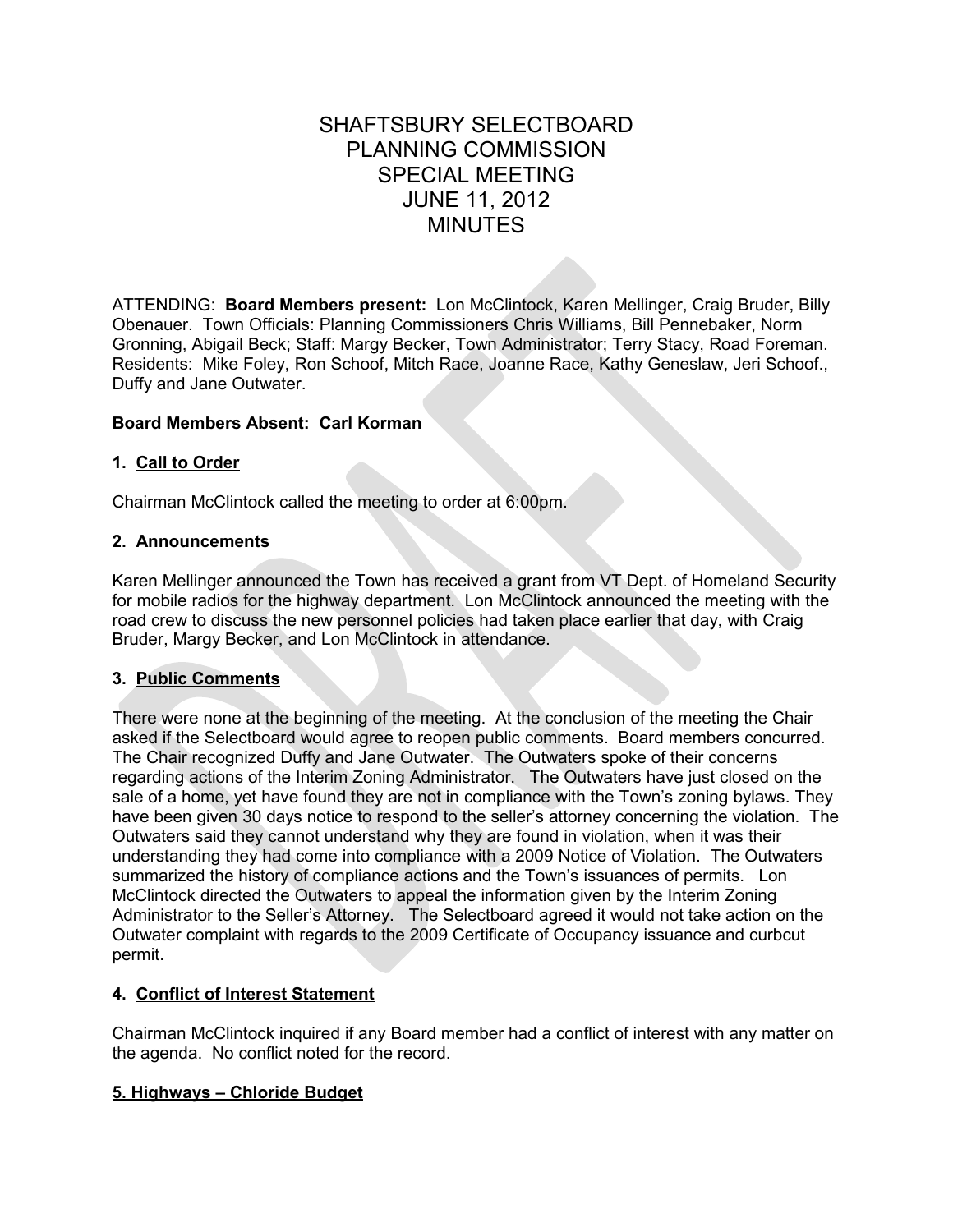Terry Stacy met with the Selectboard to discuss the status of the chloride budget. There is only  $\frac{1}{2}$  load left of chloride. Mr. Stacy pointed out that rainy weather will slow down the amount of grading the crew can do. But he will need extra chloride prior to June 30, should grading recommence. **Karen Mellinger made the motion to authorize an additional expenditure of up to \$5,000 for chloride prior to June 30. Craig Bruder seconded. Motion carried 4-0 in favor.**

### **6. Review of Flood Hazard Regulations**

Planning Commissioners met with the Selectboard to review the technical complexities of the flood hazard bylaw, the content over which the Town has very little discretion. FEMA has introduced specific language requirements. It was agreed it will be a challenge to educate local officials as to all the technicalities of the new regulations. It was noted that the burden of enforcement and interpretation of the new flood hazard regulations, once adopted, will reside with the Zoning Administrator. If the Zoning Administrator ascertains that a permit is required, applications will be forwarded to the DRB for Conditional Use review. Lon McClintock noted the DRB is used to broad discretion in its conditional use review process. The DRB will not have the same latitude with the flood hazard regulations.

 It was agreed the Town's zoning permit application will have to be updated, as a result of adoption of these regulations.

## **7. Review of Industrial Composting Regulations**

Chris Williams talked about his report on the industrial composting regulations. The use is allowed in industrial zones. Discussions followed about whether there was enough land in the industrial zones. Mr. Williams explained that setbacks will vary depending on the proximity to residences. The Planning Commission proposes setbacks which are greater than State setbacks.

Bill Pennebaker suggests the Town adopt the FEMA definition of Accepted Agricultural Practices, to replace the definition in the current version of the proposed bylaw amendment. It was agreed the Planning Commission would insert said definition prior to the Selectboard's hearing.

No animal carcasses or slaughter house waste is allowed as feedstock for industrial composting.

The Selectboard agreed to schedule public hearings on the proposed flood hazard regulations and proposed zoning bylaw amendment to allow for industrial composting on **Monday, July 16th, 2012 at 7pm.** 

## **8. Warrants:**

RETIREMENT WARRANT 49R IN THE AMOUNT OF \$137.26.

**Craig Bruder made the motion to approve Retirement Warrant 49R in the amount of \$137.26. Karen Mellinger seconded. The motion carried 4-0.**

PAYROLL WARRANT 49 IN THE AMOUNT OF \$6,992.26.